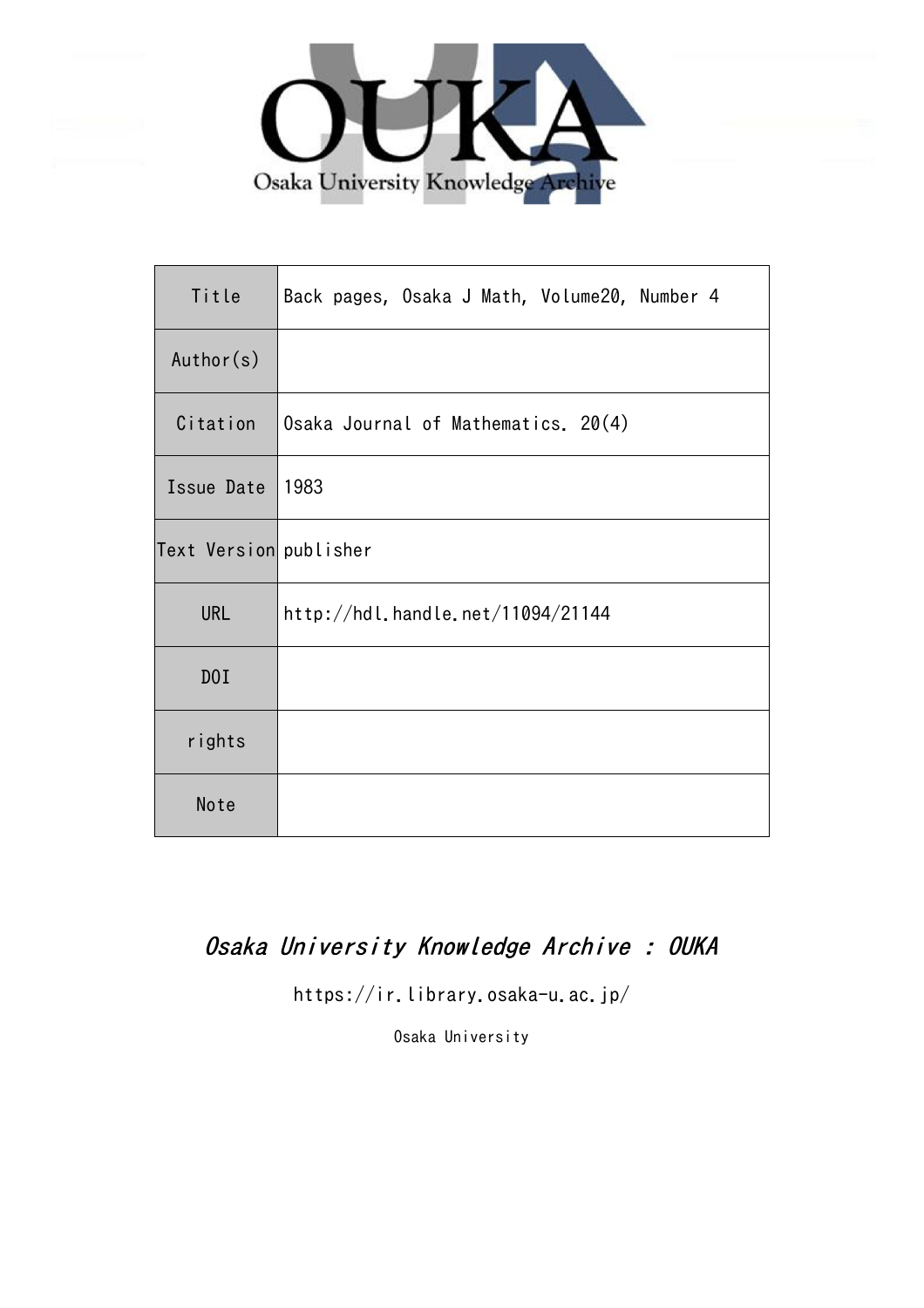# OSAKA JOURNAL **OF** MATHEMATICS

#### EDITED BY

| N. IKEDA | Y. MATSUSHIMA | H. MORIMOTO |
|----------|---------------|-------------|
| H. NAGAO | Y. NAKAI      | I. TAO      |

#### **WITH THE COOPERATION OF**

| S. ARAKI    | <b>M. FUKUSHIMA</b> | M. HARADA           |
|-------------|---------------------|---------------------|
| T. IKEGAMI  | K. ISHI             | <b>H. KUMANO-GO</b> |
| S. MURAKAMI | M. NAKAOKA          | N. NINOMIYA         |
| H. OZEKI    | K. SHIBATA          | M. TAKEUCHI         |
| H. TANABE   | T. WATANABE         |                     |

## **Volume 20**

### 1983

**PUBLISHED JOINTLY BY THE**

## DEPARTMENTS OF MATHEMATICS

OSAKA UNIVERSITY AND OSAKA CITY UNIVERSITY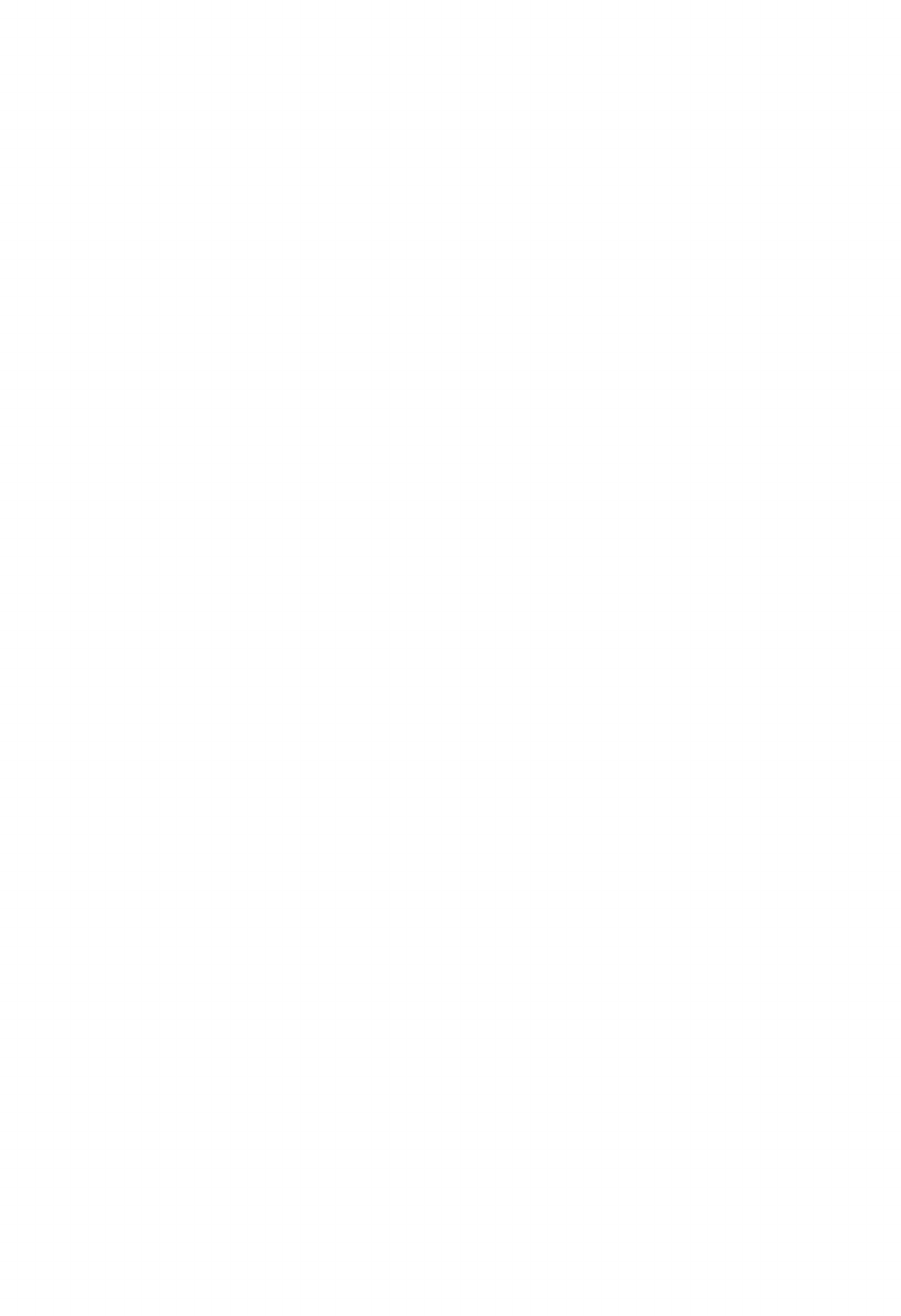### **INDEX**

| AKIYAMA, K.: 4-fold transitive permutation groups in which the stabi-          |              |
|--------------------------------------------------------------------------------|--------------|
|                                                                                |              |
| ASAI, T.: On the zeta functions of the varieties $X(w)$ of the split clas-     |              |
|                                                                                | 21           |
| --: Unipotent characters of $SO_{2n}^*$ , $Sp_{2n}$ and $SO_{2n+1}$ over $F_q$ |              |
|                                                                                | 631          |
| ASASHIBA, H.: On the indecomposability of amalgamated sums.                    | 701          |
| and SUMIOKA, T.: On Krull-Schmidt's theorem and the                            |              |
|                                                                                |              |
| DORFMEISTER, J. and NEHER, E.: Isoparametric triple systems of al-             |              |
|                                                                                | 145          |
| FURUYA, K.: Analyticity of solutions of quasilinear evolution equations        |              |
|                                                                                | 217          |
| HANO, J.: Examples of projective manifolds not admitting Kähler                |              |
|                                                                                |              |
| HARADA, M.: A characterization of QF-algebras.                                 | 1            |
| HILL, D.A.: Quasi-projective modules over hereditary Noetherian                |              |
|                                                                                |              |
|                                                                                |              |
|                                                                                |              |
| IKEGAMI, T.: On the simplicial cone of superharmonic functions in              |              |
| a resolutive compactification of a harmonic space.                             | 881          |
| IMAYOSHI, Y.: Universal covering spaces of certain quasi-projective            |              |
|                                                                                |              |
|                                                                                |              |
| KAKUTANI, S.: Equivariant span of the unit spheres in representation           |              |
|                                                                                | …… 439       |
| KASUE, A.: A note on Kähler manifolds of nonnegative holomorphic               |              |
|                                                                                | $\ldots$ 469 |
| KATO, T.: On the isomorphism theorem of the meromorphic function               |              |
|                                                                                |              |
| KOISO, M.: On the finite solvability of Plateau's problem for extreme          |              |
|                                                                                |              |
| On the space of minimal surfaces with boundaries.  911<br>$-1$                 |              |
| KOMIYA, K.: Equivariant isotopies of semifree G-manifolds 383                  |              |
| Equivariant immersions and embeddings of smooth G-                             |              |
|                                                                                | $\cdots$ 553 |
| Ku, H.-T., Ku, M.-C. and MANN, L.N.: Newman's theorem for                      |              |
|                                                                                |              |

 $\mathbf{i}$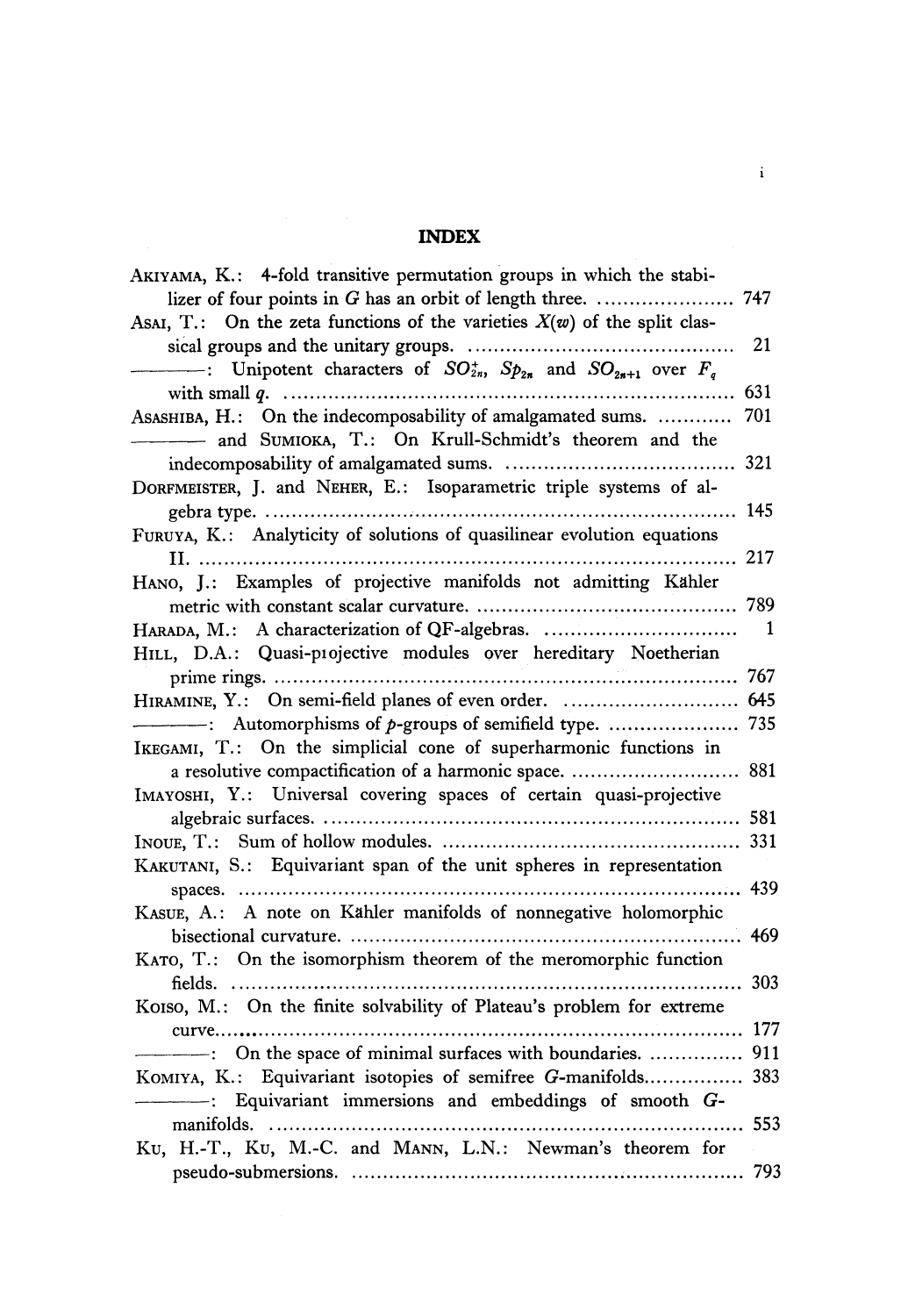| Ku, M.-C., MANN, L.N. and Ku, H.-T.: Newman's theorem for                      |     |
|--------------------------------------------------------------------------------|-----|
|                                                                                | 793 |
| MANN, L.N., Ku, H.-T. and Ku, M.-C.: Newman's theorem for                      |     |
|                                                                                | 793 |
| MATSUDA, T.: The Berry-Esseen bound for maximum likelihood                     |     |
| estimates of translation parameter of truncated distribution.                  | 185 |
| - -----: Asymptotic properties of posterior distributions in a trun-           |     |
|                                                                                | 307 |
| MINAMI, H.: On equivariant <i>J</i> -homomorphism for involutions.             | 109 |
|                                                                                |     |
|                                                                                | 939 |
| MORIMOTO, Y.: On hypoelliptic operators with multiple characteristics          |     |
|                                                                                | 237 |
| MURAYAMA, M.: On G-ANR's and their G-homotopy type.                            | 479 |
| NAGAI, H.: Impulsive control of symmetric Markov processes and                 |     |
|                                                                                | 863 |
| NAGATOMO, K.: On a construction of null electromagnetic fields.                | 285 |
| NAGURA, T.: On the normal bundles of $S2$ minimally immersed into              |     |
|                                                                                |     |
| NAKAHARA, S.: On a generalization of semiperfect modules.                      | 43  |
| NAKAO, S.: On pathwise uniqueness and comparison of solutions of               |     |
| one-dimensional stochastic differential equations.                             | 197 |
| NEHER, E. and DORFMEISTER, J.: Isoparametric triple systems of al-             |     |
|                                                                                | 145 |
| NINOMIYA, N.: On the balayage constant for logarithmic potentials 205          |     |
|                                                                                |     |
| ---------: Some structure theorems on pseudo-symmetric sets.  727              |     |
|                                                                                |     |
| NOMURA, Y.: Self homotopy equivalences of Stiefel manifolds $W_{n,2}$ and      |     |
|                                                                                | 79  |
| NOZAWA, R.: Duality in generalized homogeneous programming                     | 899 |
| OCHIAI, M.: On Haken's theorem and its extension.                              | 461 |
| OKUYAMA, T. and TSUSHIMA, Y.: Local properties of p-block algebras             |     |
|                                                                                | 33  |
| OSHIRO, K.: Semiperfect modules and quasi-semiperfect modules.  337            |     |
| Continuous modules and quasi-continuous modules.  681                          |     |
| Projective modules over von Neumann regular rings have                         |     |
|                                                                                | 695 |
| Point interaction potential approximation for $(-\Delta+U)^{-1}$<br>OZAWA, S.: |     |
| and eigenvalues of the Laplacian on wildly perturbed domain.                   | 923 |
| RAMAMOORTHI, R.V. and YAMADA, S.: On the union of compact sta-                 |     |
|                                                                                |     |

 $\mathbf{ii}$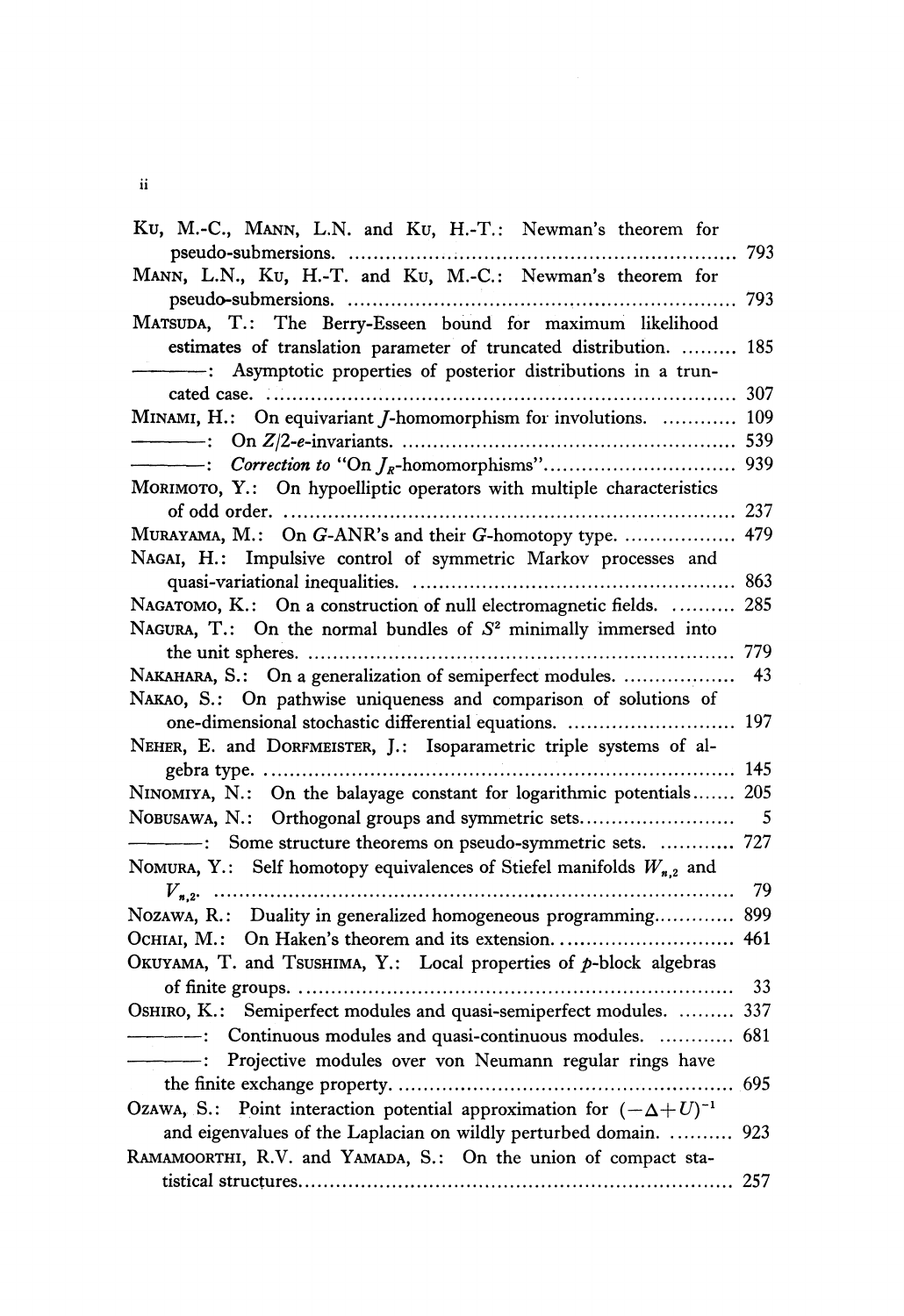| SUMIOKA, T. and ASASHIBA, H.: On Krull-Schmidt's theorem and              |              |
|---------------------------------------------------------------------------|--------------|
|                                                                           |              |
| SUMITOMO, T. and TANADAI, K.: Killing tensor fields on the standard       |              |
| sphere and spectra of $SO(n+1)/SO(n-1)\times SO(2)$ and $O(n+1)/$         |              |
| $O(n-1)\times O(2)$ .                                                     | 51           |
| SUWA, T.: Kupka-Reeb phenomena and universal unfoldings of certain        |              |
|                                                                           | 373          |
| SUZUKI, H.: Automorphism groups of multilinear maps.                      | 659          |
| TAKAHASHI, Y.: Shift with orbit basis and realization of one dimen-       |              |
|                                                                           | 599          |
|                                                                           | $\mathbf{1}$ |
| TANAKA, R.: On the stable James numbers of Thom complexes.                | 137          |
| TANDAI, K. and SUMITOMO, T.: Killing tensor fields on the standard        |              |
| sphere and spectra of $SO(n+1)/SO(n-1)\times SO(2)$ and $O(n+1)/$         |              |
| $O(n-1)\times O(2)$ .                                                     | 51           |
| TSUJIMOTO, J.: On the asymptotic distribution of eigenvalues in an        |              |
|                                                                           | 573          |
| TSUSHIMA, Y.: A note on Cartan integers for p-solvable groups 675         |              |
| $-$ and OKUYAMA, T.: Local properties of $p$ -block algebras of           |              |
|                                                                           | 33           |
| UCHIDA, F.: Actions of special unitary groups on a product of complex     |              |
|                                                                           | 513          |
| UCHIYAMA, K.: Correction to "On the growth of solutions of semi-          |              |
|                                                                           | 943          |
|                                                                           |              |
| VAN OYSTAEYEN, F.: On orders over graded Krull domains.  757              |              |
| WATANABE, T.: An application of the iterated loop space theory to         |              |
|                                                                           | 399          |
| WILLIAMS, F.L.: Vanishing theorems for type $(0, q)$ cohomology of        |              |
| locally symmetric spaces II.                                              | 95           |
| YAGI, A.: Differentiability of families of the fractional powers of self- |              |
|                                                                           | 265          |
| adjoint operators associated with sesquilinear forms.                     |              |
| YAMADA, S. and RAMAMOORTHI, R.V.: On the union of compact sta-            |              |
|                                                                           | 257          |
| YOKOGAWA, K.: A pair of subalgebras in an Azumaya algebra.                | 9            |
| YOSIMURA, Z. BP operations and homological properties of $BP_*BP$ -       |              |
| comodules.                                                                | 123          |
| Localization of Eilenberg-McLane G-spaces with respect<br>$-1$            |              |
|                                                                           | 521          |
| YOTSUTANI, S.: Stefan problems with the unilateral boundary condi-        |              |
|                                                                           | 803          |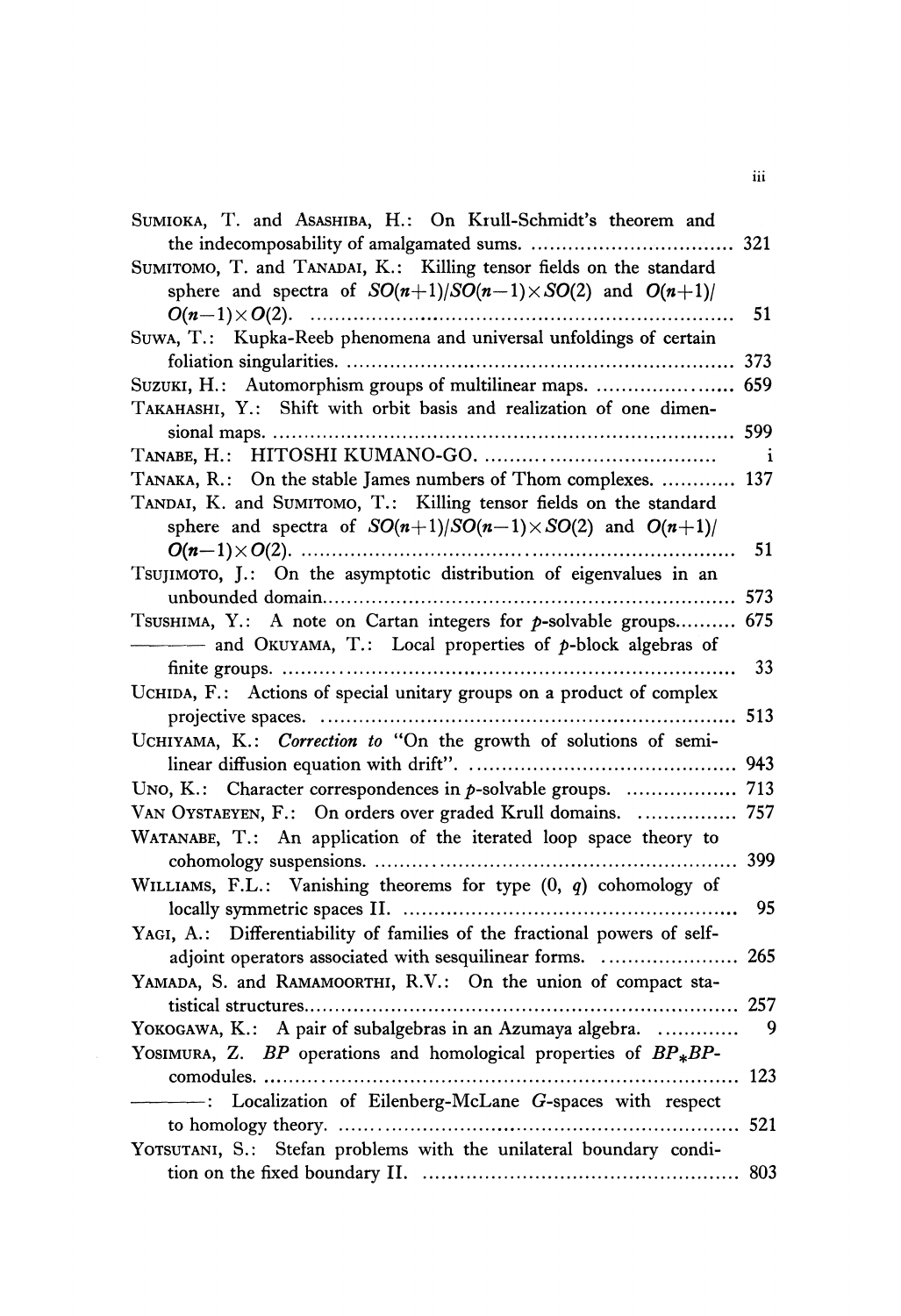| YOTSUTANI, S.: Stefan problems with the unilateral boundary condition |  |  |  |  |
|-----------------------------------------------------------------------|--|--|--|--|
|                                                                       |  |  |  |  |

 $\mathcal{L}^{\text{max}}_{\text{max}}$  and  $\mathcal{L}^{\text{max}}_{\text{max}}$ 

 $\label{eq:2.1} \mathcal{L}^{(1)}(\mathcal{E}^{(1)}) = \mathcal{L}^{(1)}(\mathcal{E}^{(1)}) = \mathcal{L}^{(1)}(\mathcal{E}^{(1)})$ 

 $\,$ iv

 $\frac{1}{2} \int_{\mathbb{R}^2} \frac{1}{\sqrt{2}} \, \mathrm{d} x$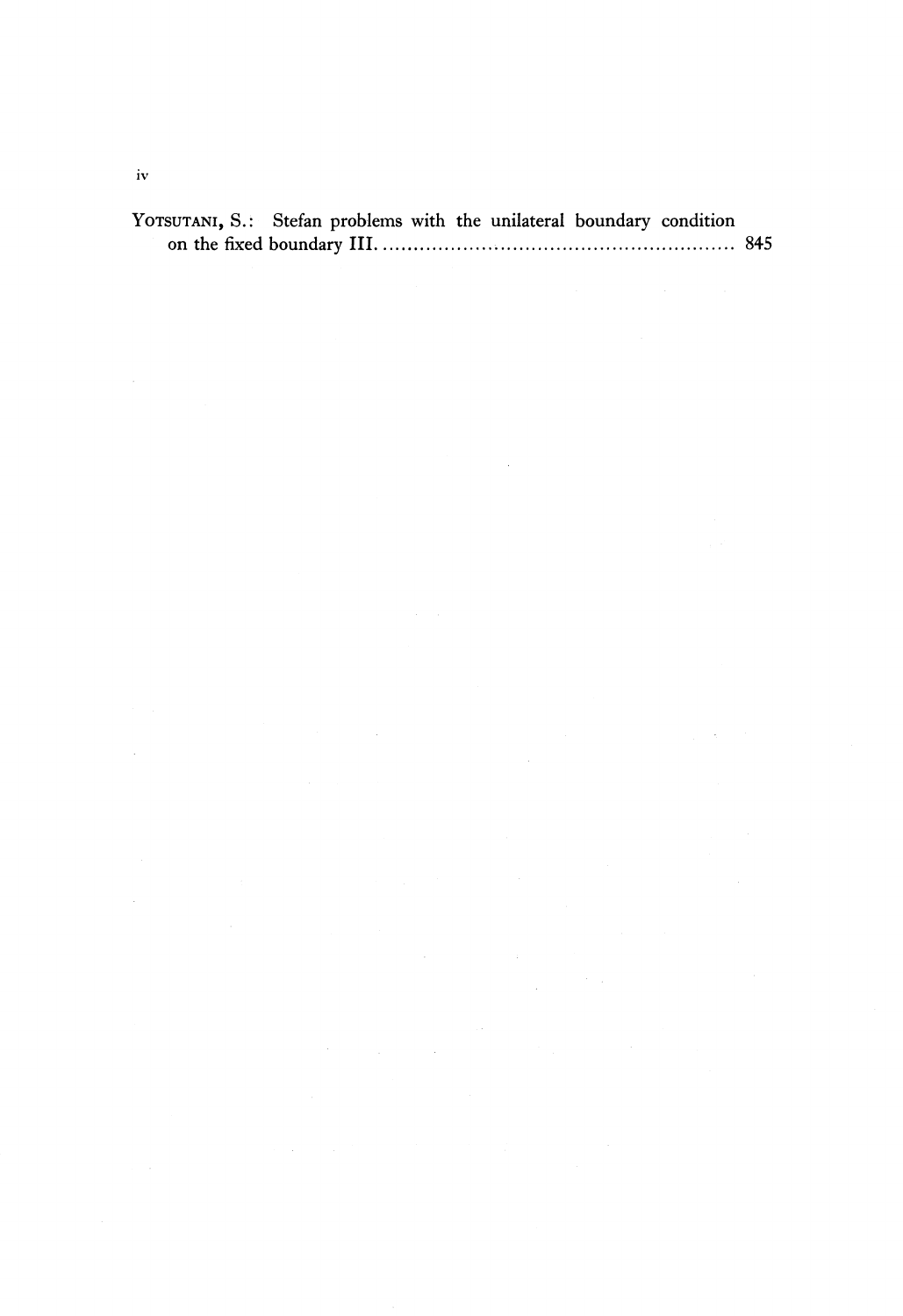